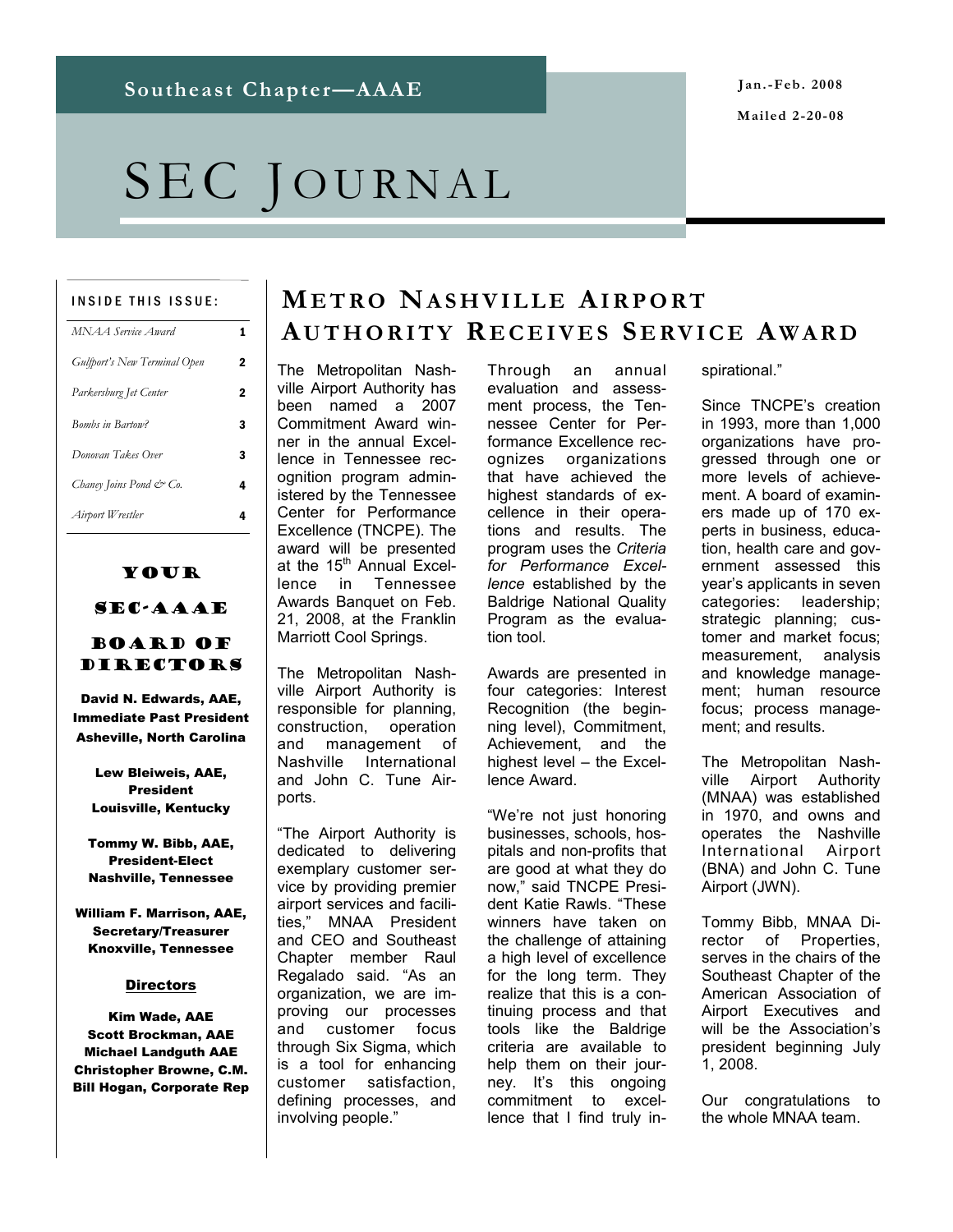# GULFPORT-BILOXI OPENS NEW TERMINAL

On February 19, 2008, the Gulfport-Biloxi International Airport will celebrate the Grand Opening of its Terminal Expansion. The event is open to the public.

The celebration will feature Senator Thad Cochran as the Keynote Speaker. Also participating in the program will be Senator Roger Wicker and Congressman Gene Taylor.

The project was designed by Gresham Smith & Partners in 2003. Construction began in 2005 with W.G. Yates Construction as the general contractor. Hurricane Katrina delayed completion of the project by nearly eighteen months because of the damages sustained to the existing structure and the new construction by the hurricane.

According to SEC-AAAE member and Airport Authority Chairman Frank Genzer, "This project has been a significant challenge since Hurricane Katrina. But accomplishing good things in difficult times is something all of us on the Mississippi Gulf Coast can identify with. It's finished and it's fantastic."

Although the terminal is a focal point for the public, airport officials are quick to point out \$144 million in other projects that are underway. Those projects include a 800-car parking garage, two hotels, a new rental car service facility, expanded office park and a new general aviation and air cargo area, all of which are due for completion this year.

The airlines have responded to the improvements with new service. "Before Hurricane Katrina we had four airlines and 6 nonstop cities," said SEC-AAAE member and Airport Director Bruce Frallic. "Today we have 9 airlines and 12 nonstop cities and there's potential for more based on new hotel resorts and condos under construction."

And to make travel easier for their passengers, the airport contracted with Vigilant Solutions who implemented its Preferred Traveler (PT) program on January 30. Preferred Traveler allows vetted travelers access to an expedited security lane at participating airports. Gold and Platinum level members receive additional benefits including automated airport parking entry and exit, VIP lounges and baggage tracking. The PT program is certified as an anti-terrorism technology by the TSA.

### Mid-Ohio Valley Regional Airport Lands Jet Center

Bill Thayer, a businessman from New Jersey, has signed a 50-year, \$10,000-a-month lease for hangar #5 and the Civil Air Patrol building, says SEC-AAAE member and airport manager Terry Moore. "There is huge potential with this agreement."

Thayer told The Parkersburg News early in January that he plans to establish a service facility and park as many as six B-737 aircraft on the apron. The Civil Air

Patrol building will be used as a pilot's lounge when the aircraft are parked.

Keith Burdette, president of the Wood County Economic Development Authority, said Thayer's plan for the facility is "very smart." Burdette added, "It makes great sense to take an under-utilized airport, which is pretty much between three or four large airports and make it a center for jets and pilots."

Moore says the 4,500-squarefoot Civil Air Patrol building may include such things as games, workout machinery and computers for use by pilots and executives while awaiting their flights.

Thayer said the new Parkersburg Jet Center will be a copy of the Multiflight facility at the Leeds Bradford International Airport in Leeds, England.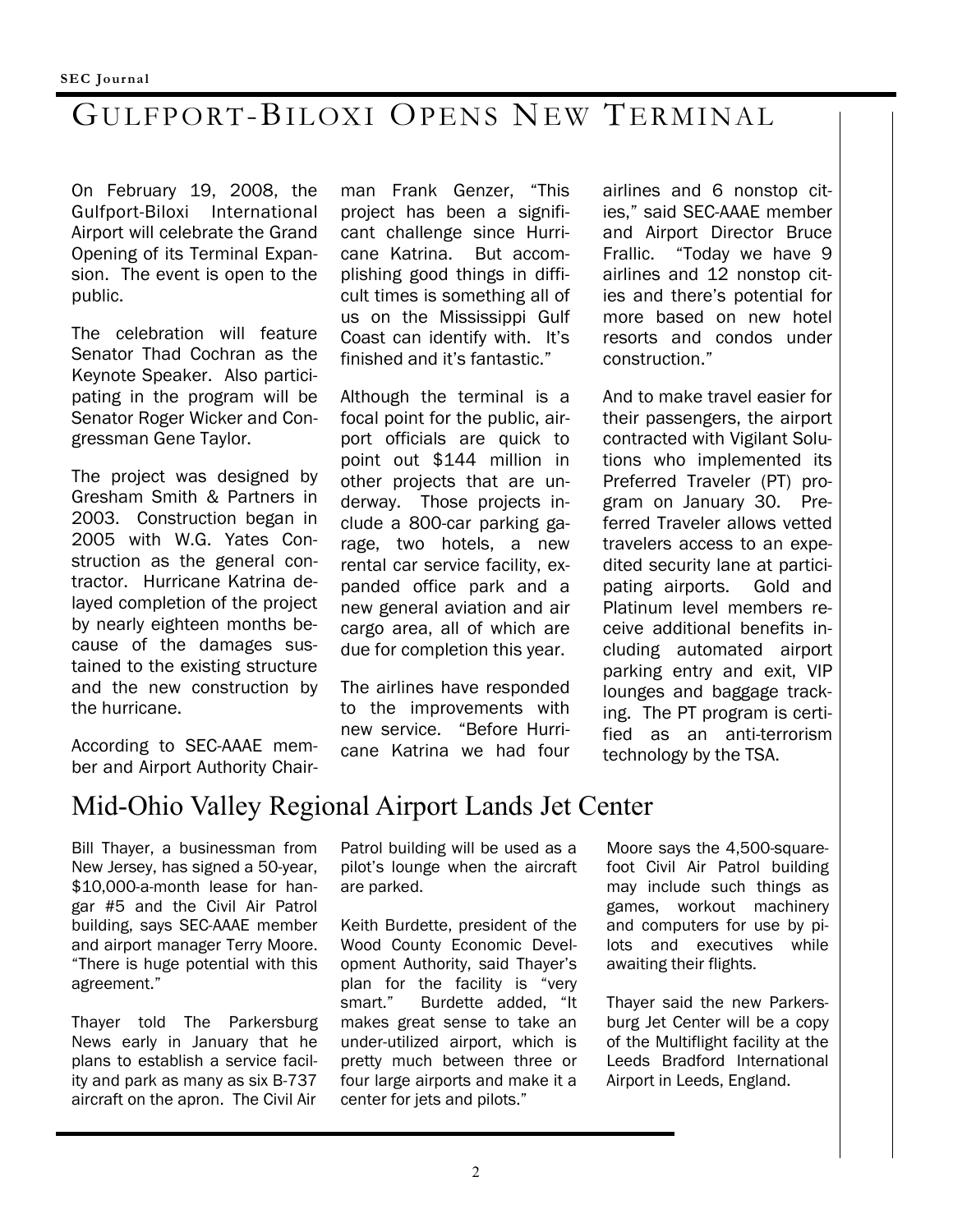### **BOMBS IN BARTOW?**

Following the AAAE/SEC-AAAE Finance and Administration Conference in Melbourne, Florida. I had the opportunity to visit with SEC-AAAE member Cynthia Burrow, Airport Manager at Bartow Municipal Airport in Bartow, Florida.

Cynthia was an absolutely lovely and gracious host with a most interesting history at the airport. She began her career as the secretary to the former airport manager, she was later promoted to assistant airport manager and she became airport manager following the untimely death of her friend and predecessor.

Cynthia runs a very busy general aviation facility and industrial park that has its own interesting history. Formerly known as Bartow Army Air Field, it was used for military bomber training from 1942 to 1945 and pilot training from 1950 to 1960. Cynthia spearheaded plans for a beauti-

### **New Airport Director Takes Over**

A new era for Okaloosa County's airports is taking off. County Commissioners recently hired SEC-AAAE member Greg Donovan, former assistant director at Pensacola Regional Airport, to assume the role of airports director following the retirement of SEC-AAAE member Jerry Sealy. Greg stepped into the position January 28.

Sealy has been with the airport for the past 14 years. His last ful new terminal building at Bartow that includes a Bartow Army Air Field memorabilia room that is free to the public. It alone is worth the trip.

But the one thing that Cynthia failed to tell me was that federal officials think they know where bombs were buried decades ago at Bartow Municipal Airport and they are looking for anyone who may know something they don't. A public meeting will be held March 4 to hear from anyone who may have relevant information about the military operations at Bartow.

Defense officials began examining the site in 2006 as part of a general investigation of former military munitions sites all over the country. The focus of the search is to locate old military munitions or related materials that could pose a possible health, safety or environmental hazard.

The most heavily publicized recent search in Florida involved the discovery of bombs and other munitions on the site of a middle school in southeast Orange County last summer.

What officials have learned so far about the Bartow Municipal Airport is that there is no immediate threat to the public. There are no plans to take any further action until at least 2012, said Charles Fales, project manager for the U.S. Army Corps of Engineers in Jacksonville. "There's nothing that has a need for a time-critical removal," says Fales. It's all underground and not accessible."

In the meantime, you be real careful down there, Cynthia!

*Ed.* 

day was January 31.

The diversity of the county's airports—Okaloosa Regional Airport, Destin Airport and Bob Sikes Airport in Crestview attracted Donovan to the position.

"The industrial-corporate environment of Crestview is completely different than the general aviation business environment of Destin," Donovan said.

"And then you've got a commercial service airport, too. So it's the best of all worlds and you don't always get that with a very large, commercial services type of facility."

Okaloosa Regional grew and added new services under Sealy's leadership and Donovan says the airport is well-positioned to continue that trend.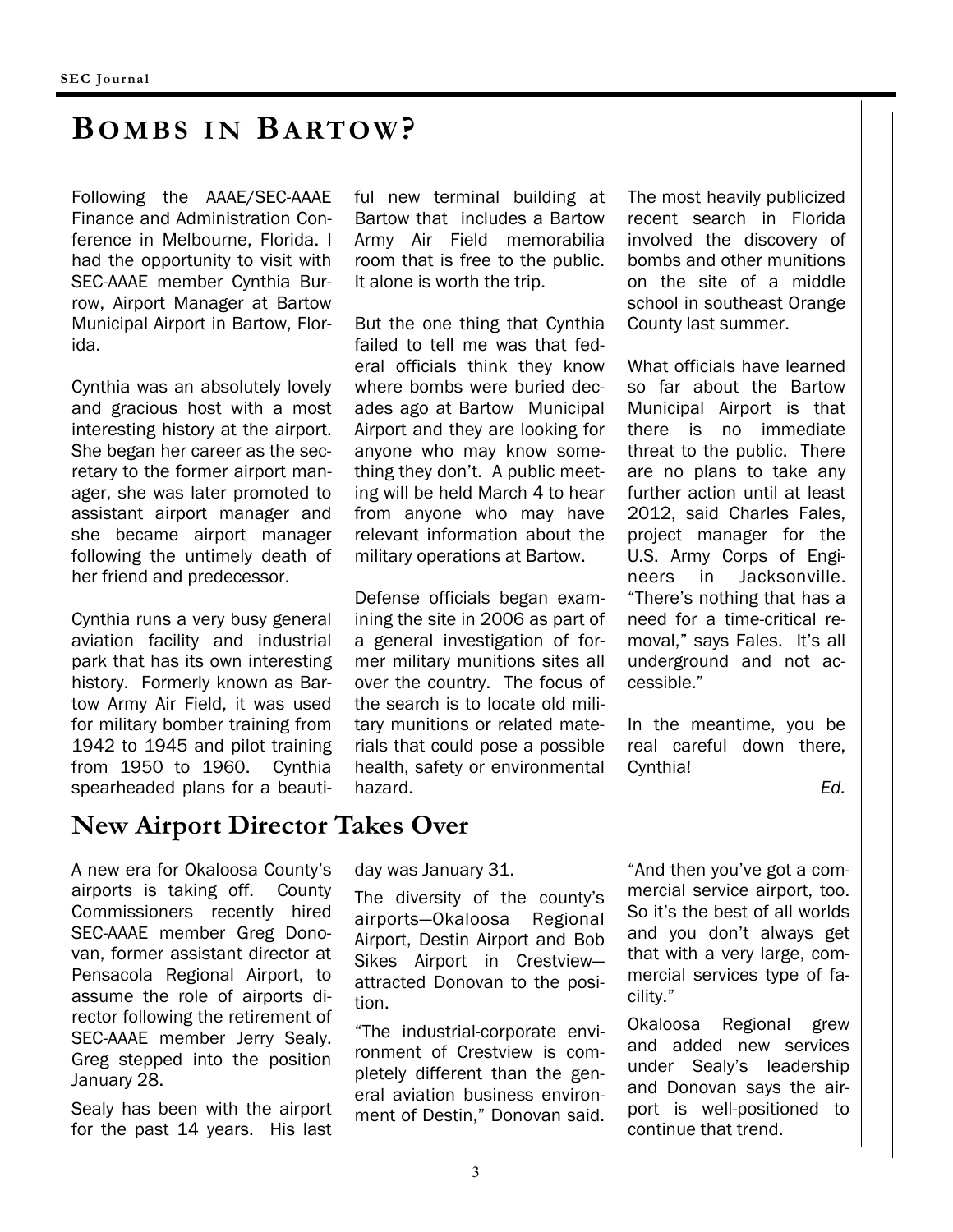#### Southeast Chapter—AAAE

Robert C. Brammer, Editor SEC-AAAE 8712 Caspiana Lane North Charleston, SC 29420

Phone: (843) 425-3878 Fax: (843) 225-1799 Email: secaaae@aol.com

# We're on the Web at www.secaaae.org

#### **Airport Worker Leads Double Life as TV Wrestler**

His day job is operations manager at the Lafayette Regional Airport, but Byron Wilcott has an alter ego—the "Angel of Sin," who recently showed off his wrestling prowess on a national cable television network.

Wilcott says he has wanted to be a wrestler since he was a child. "When I was four or five years old, I remember watching wrestling at my grandmother's house and playing it in the backyard, even though they told us not to."

On weekends, Wilcott travels from El Paso to Atlanta working as a professional wrestler.

The 6-foot-5, 260-pound Wilcott earns roughly \$250 a match, pay that is quickly eaten up by travel expenses.

# **Stu Mast**

### **Deceased at 82**

Southeast Chapter member and former manager of the Tampa International Airport, Steward D. Mast, passed away April 10, 2007, at his home.

Born in Kalamazoo, Mich., and raised in Sturgis, Mich., Stu attended the University of Michigan where he played French horn in the marching band.

Stu was drafted into the Army Air Corps in April 1943 where he flew B-17 bombers.

Starting in 1943, Stu took the helm as the manager of several airports including Kellogg Field in Battle Creek, Mich., and Mitchell Field in Milwaukee, Wis. From 1966 to 1989, Stu was instrumental in guiding one of America's premier airports—Tampa International Airport. Stu was actively involved in the full spectrum of aviation having served on the Sun N' Fun Foundation, as a director of the American Association of Airport Executives, an active member of the Southeastern Airport Manager's Association and the Southeast Chapter of the American Association of Airport Executives and as a integral member of the Tampa International Airport terminal planning team.

Stu is survived by his lovely wife Judy Jo, a son, daughter and five grandchildren and he is sadly missed by all SEC-AAAE members who knew him, most especially his fellow aviator and friend, Ed Cooley, Senior Director of Operations and Maintenance at Tampa International Airport.

### HEATHER CHANEY JOINS POND & CO.

Heather Chaney, Madam Co-Chairman fo the SEC-A A A E Corporate Committee, recently joined Pond & Company as a Senior Project Manager in the company's Aviation and Fueling Group. Heather has spent close to 20 years in the aviation industry working with airports of varying sizes throughout the southeastern United States and South America. Her broad range of project management experience includes master planning, land acquisition, airfield development and grant administration.

Heather will be working to further expand Pond's commercial aviation portfolio. She will continue to take an active role with the SEC-AAAE Corporate Committee.

Pond and Company is a full-service architecture, engineering, planning and construction management firm headquartered in Atlanta, Georgia. Pond's industry-leading Aviation and Fueling Group specializes in aviation facilities and infrastructure, fueling design and engineering, construction management and integrity and compliance management services.

Pond and Company carries expertise in design/build, LEED® sustainable design, BIM 3-D modeling, project management, construction management, architecture, mechanical engineering, civil engineering, structural engineering, electrical engineering, environmental compliance, cost estimating, fire protection, planning, permitting, utility design, site development, and  $int$ egrity/compliance management.

Pond was founded in 1965 and serves aviation and fueling clients worldwide.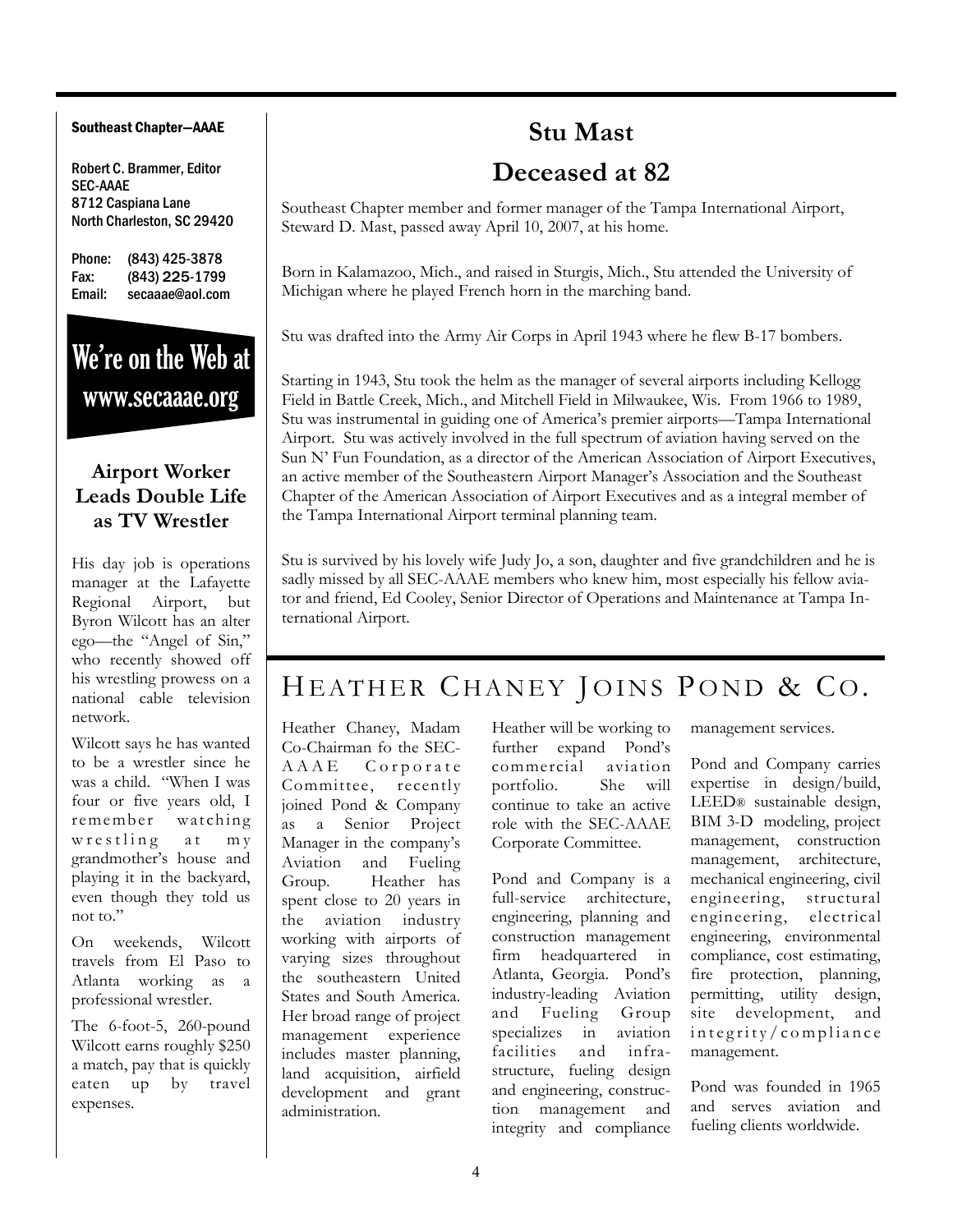

**Louisville** - For 10 days each spring Louisville is an arena of glamour and festivity as the city anticipates and witnesses the Kentucky Derby on the first Saturday in May. The oldest continuously held horse race in the country, the Derby pits the world's best 3-year-old Thoroughbreds in a 1.25-mile race for a purse of more than \$600,000 and a chance to become the winner of the coveted Triple Crown of racing.

Louisville is much more than a horse-racing town, however: It also is a center for the performing arts, industry, transportation, healthcare, sports and convention activity. The city is one of the few that offers performing arts for every taste while hosting major sporting exhibitions including the Kentucky Derby, the Breeders Cup, the X Games, the Ryder Cup, the Senior PGA and the Ironman Triathalon to name a few. Famous for college basketball, the city also boasts top ranked college football, minor league baseball, arena football teams.

Home to world famous brands including Louisville Slugger, Kentucky Fried Chicken, Pizza Hut, Papa Johns, GE Appliances, UPS Airlines and the Ford Explorer, Louisville is a town on the move. Located on the Ohio River with access to major interstate roadways, rail lines, an extensive router network, the third largest cargo airport in the nation and UPS' Worldport global distribution facility, Louisville has become one of the most influential logistics hubs in the nation. With over \$1 Billion in development planned for downtown Louisville including a new arena, the 62 story Museum Plaza, new shopping, entertainment and housing Louisville is also quickly becoming a leader in urban development. Ranked as one of the nation's top 20 cities, Louisville offers big city opportunities and small town hospitality.

**Conference Information –** Mark your calendars for April 13 – 15, 2008, and join us in Louisville, Kentucky, for an informative conference and enjoy the host event at the Derby Museum. To register for the conference, complete the enclosed registration material and return it to the address provided. Sponsorship/Exhibitor opportunities are available; for information on sponsorship/exhibitor registration please call Lori DeVore at 502-363-8543. Dress for the conference is business casual. Louisville's average temperature in mid April ranges in the high 50's and low 60's.

**Spouse/Guest Program –** Monday April 14 – 8:00 am to 3:00 pm. Horse Farm Tour & Lunch in Central Kentucky, home to more than 450 horse farms. You will see miles and miles of the most beautiful farms in the world with a personal tour of historic Claiborne Farm where Secretariat was bred, stood stallion and is buried. Then on to Normandy Farm, a nursery for mares and foals and one of the sites of the movie Seabiscuit. Lunch will be at a quaint local eatery, then on to tour Keeneland Race Course, a National Historic Landmark. If time permits, the last stop will be historic Midway, the first railroad town in Kentucky.

**Hotel and Travel Information –** The conference will be held at the Louisville Marriott Downtown. To assist in keeping your travel expenses low, room rates are \$145 per night for single occupancy, or \$155 for double occupancy. For hotel reservations, call 1-800-228-9290 and refer to the AAAE Group. Hotel reservations should be made no later than March 14, 2008, to ensure these rates. Taxicab service between the airport and hotel is available for \$17 - \$20, for up to four passengers.

**UPS WorldportTours –** UPS is offering tours of their main airhub sort facility. The tour begins at the Worldport Welcome Center for a short video and then you will be transported around for a journey through this 4 million square foot automated express sorting facility that processes 304,000 packages and documents per hour. Tours will be held Monday and Tuesday from 11:30 p.m. to 2:00 a.m. Unfortunately, due to the logistics, these tours are limited to 35 people each night.